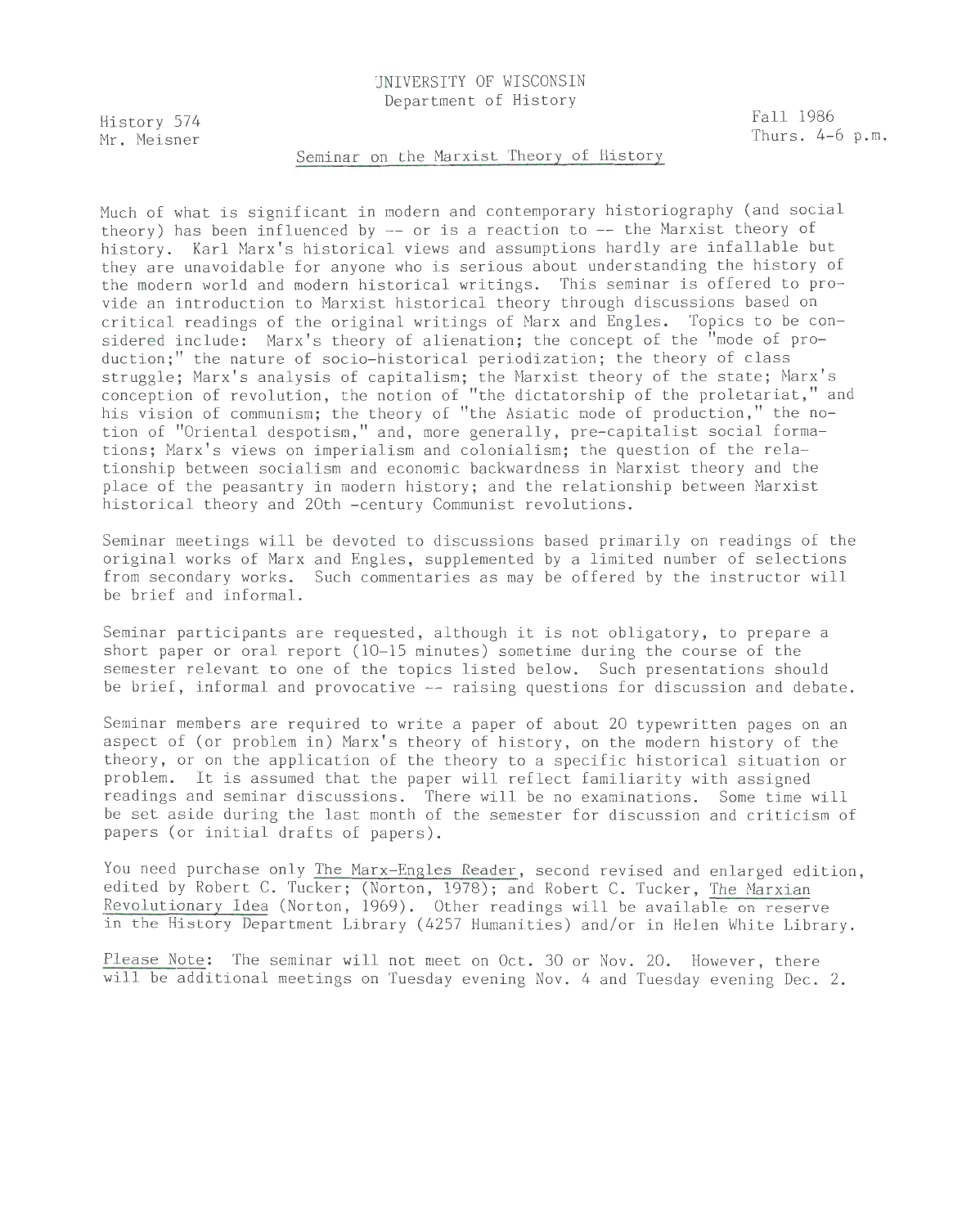### Readings:

Marx, "Economic and Philosophic Manuscripts," Marx-Engles Reader, pp. 66-125.

Marx, "Alienation and Social Classes" (from The Holy Family), Marx-Engles Reader, pp. 133-35.

Marx, selection from The Grundrisse, Marx-Engles Reader, pp. 292-93.

Erich Fromm, Marx's Concept of Man (Ungar, 1961), pp. 43-58.

# Supplementary Readings:

```
Istvan Meszaros, Marx's Theory of Alienation (Harper) 
Bertell Ollman, Alienation: Marx's Concept of Man in Capitalist Society 
     (Cambridge) 
Robert Tucker, Philosopy and Myth in Karl Marx (Cambridge) 
Herbert Aptheker, Marxism and Alienation (Humanities Press) 
I. Wallimann, Estrangement (Greenwood Press) .
```
# IV. The Concept of the Mode of Production (Sept. 25)

### Readings:

Marx, The German Ideology, (Part I), Marx-Engles Reader, pp. 146-200.

Marx, "Preface" to A Contribution to the Critique of Political Economy, Marx-Engles Reader, pp. 3-6.

Engels, Socialism: Utopian and Scientific, Marx-Engels Reader, pp. 683-717.

Engels, Letters on Historical Materialism," Marx-Engles Reader, pp. 760-68.

Marx, selections from The Grundrisse, Marx-Engles Reader, pp. 222-46.

Tucker, The Marxian Revolutionary Idea, Ch. 1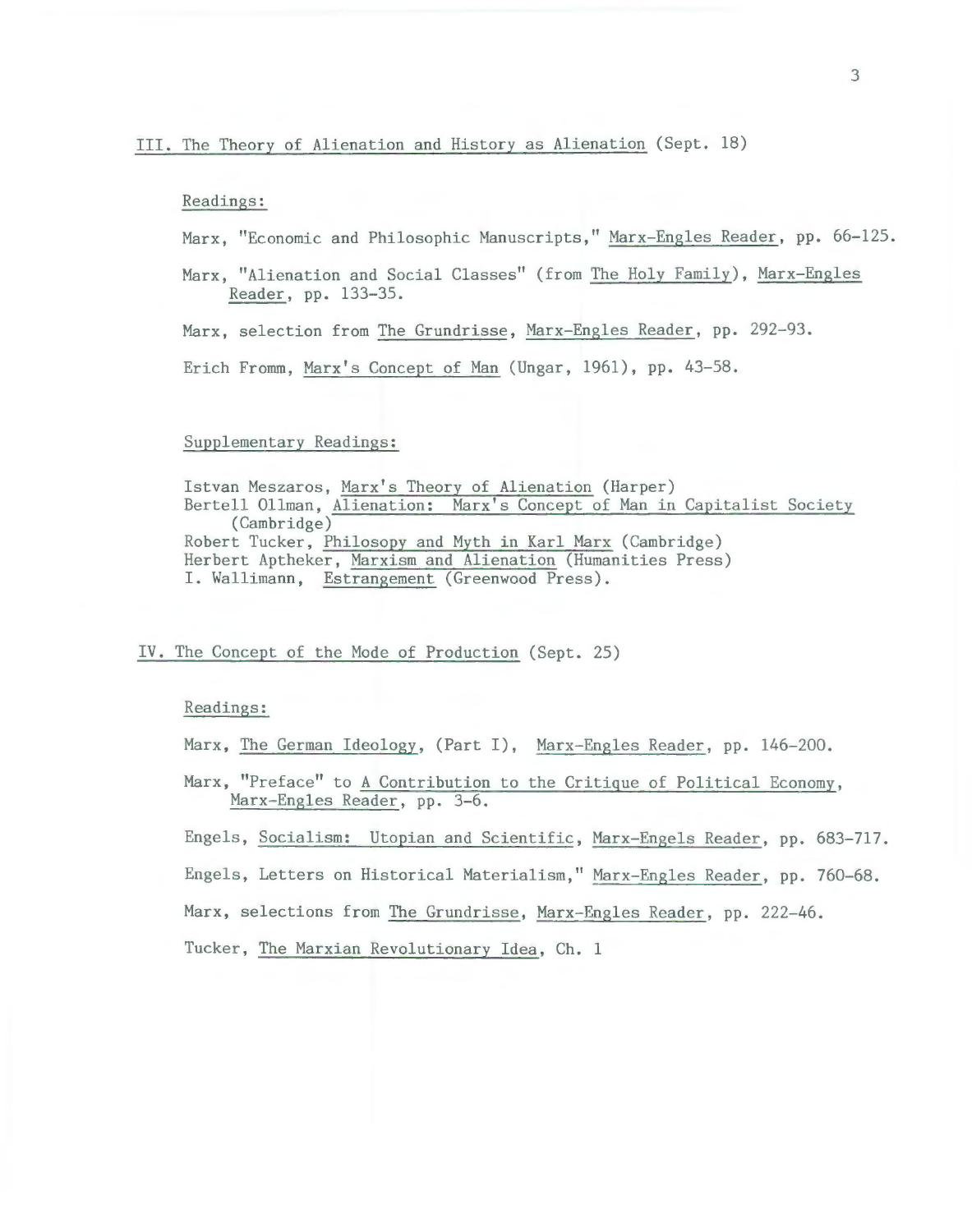# V. The Nature of Socio-Historical Transitions and Problems of Historical Periodization (Oct. 2)

# Readings:

- Marx, "Preface," Marx-Engles Reader, pp. 3-6
- Marx, German Ideology (Part I), Marx-Engles Reader, pp. 146-200.
- Marx, selection from The Grundrisse, Marx-Engles Reader, pp. 261-76.
- Marx, Letter to the editorial board of Otechestvenniye Zapiski (1877), Marx and Engles, Basic Writings on Politics and Philosophy (edited by Lewis Feuer; Anchor, 1959), pp. 438-441.

#### Supplementary Readings:

- Paul Sweezy, Maurice Dobb, et al, The Transition from Feudalism to Capitalism (NY, 1967).
- S. Avineri, Social and Political Thought of Karl Marx, ch. 6.

# VI. The Division of Labor and Social Classes (Oct. 9)

1. The Role of the Division of Labor in History

### Readings:

Excerpt from Marx, Capital, Vol. I, Marx-Engles Reader, pp. 388-403.

Engels, "On the Division of Labor in Production," (excerpt from AntiDuhring), Marx-Engles Reader, pp. 718-24.

2. The Theory of Class Struggle

### Readings:

Marx and Engles, Manifesto, Marx-Engles Reader, pp. 469-500.

Marx, The Class Struggles in France (excerpt), Marx-Engles Reader, pp. 586-93

Marx, excerpt from The Poverty of Philosophy, Marx-Engles Reader, pp. 218-19.

# Supplementary Readings:

Karl Kautsky, The Class Struggle

Hal Draper, Karl Marx's Theory of Revolution Vol. II: The Politics of Social Classes (Monthly Review Press)

Georg Lukacs, History and Class Consciousness (MIT Press)

Ralf Dahrendorf, Class and Class Conflict in Industrial Society (Stanford)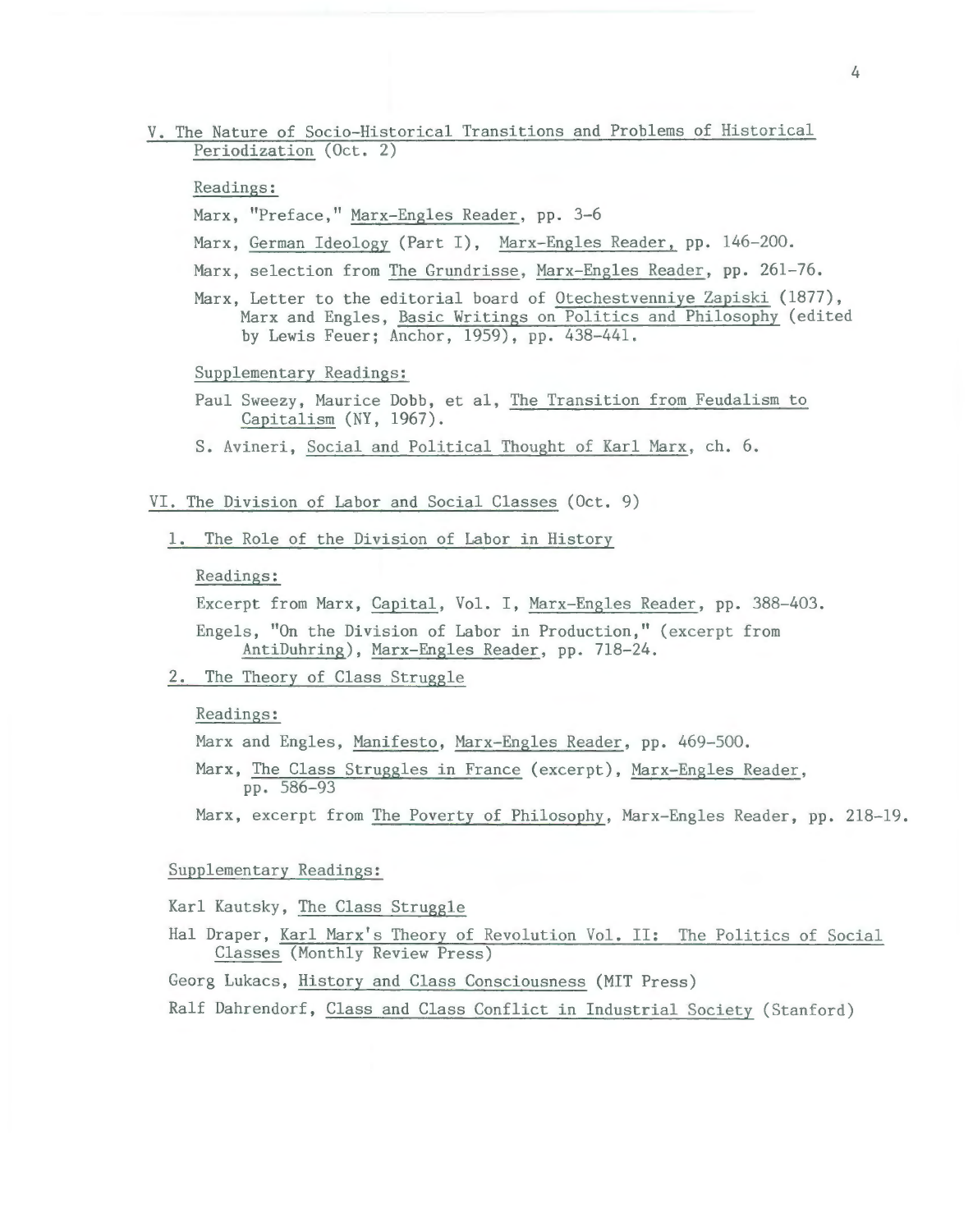# Readings:

Marx, Wage Labour and Capital, Marx-Engles Reader, pp. 203-17. Marx, selections from Capital, Marx-Engles Reader, pp. 294-442. Marx, selections from The Grundrisse, Marx-Engles Reader, pp. 247-92. Tucker, The Marxian Revolutionary Idea, Ch. 2

Supplementary Readings:

Paul Sweezy, The Theory of Capitalist Development Ernest Mandel, The Formation of The Economic Thought of Karl Marx Eduard Bernstein, Evolutionary Socialism

# VIII. The Marxist Theory of the State (Oct. 23)

# Readings:

Marx, "Contribution to the Critique of Hegel's Philosophy of Right," Marx-Engles Reader, pp. 16-25.

Marx, "On the Jewish Question," Marx-Engels Reader, pp. 26-52.

- Engels, Origin of the Family, Private Property and the State, Marx-Engels Reader, pp. 734-59.
- Marx, The Eighteenth Brumaire of Louis Bonaparte, Marx-Engles Reader, pp. 594-617.

Marx, "Critique of the Gotha Program," Marx-Engels Reader, pp. 525-41.

# Supplementary Readings:

V.I. Lenin, State and Revolution

Hal Draper, Karl Marx's Theory of Revolution Vol. I: State and Bureaucracy Ralph Miliband, The State and Capitalist Society

Nicos Poolantzas, Political Power and Social Class

Tucker, The Marxian Revolutionary Idea, ch. 3.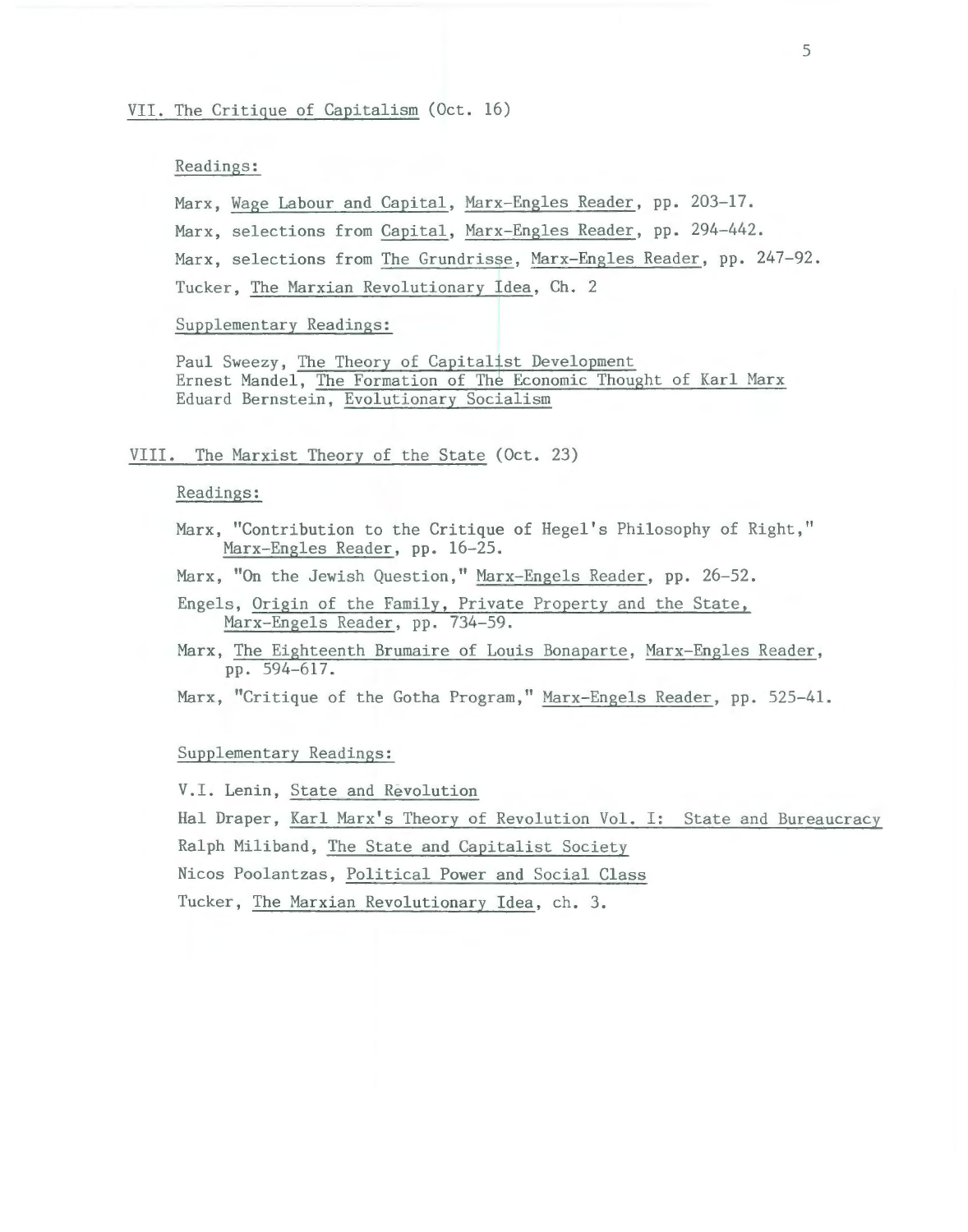- IX. The Theory of Revolution and the Concept of the Dictatorship of the Proletariat
	- NOTE: The Oct. 30 meeting will be held Tuesday evening Nov. 4 (time and place to be announced)

Readings:

Marx and Engles, Manifesto, Marx-Engles Reader, pp. 469-500.

- Marx and Engels, "Address of the Central Committee to the Communist League," Marx-Engles Reader, pp. 501-11.
- Marx, The Civil War in France, Marx-Engels Reader, pp. 618-52.

Marx, "Critique of the Gotha Program," Marx-Engels Reader, pp. 525-41.

Tucker, The Marxian Revolutionary Idea, ch. 3 (esp. pp. 73-91).

X. The Marxist Vision of the Future (Nov. 6)

Readings:

- Marx, "Private Property and Communism" (in Economic and Philosophic Manuscripts), Marx-Engles Reader, pp. 81-93.
- Marx, Manifesto, Civil War in France, "Critique of the Gotha Program," see IX above.
- Bertell Ollman, "Marx's Vision of Communism: A Reconstruction," in S. Bialer (ed.), Radical Visions of the Future (Westview Press, 1977), pp. 35-83.

Tucker, The Marxian Revolutionary Idea, ch. 7.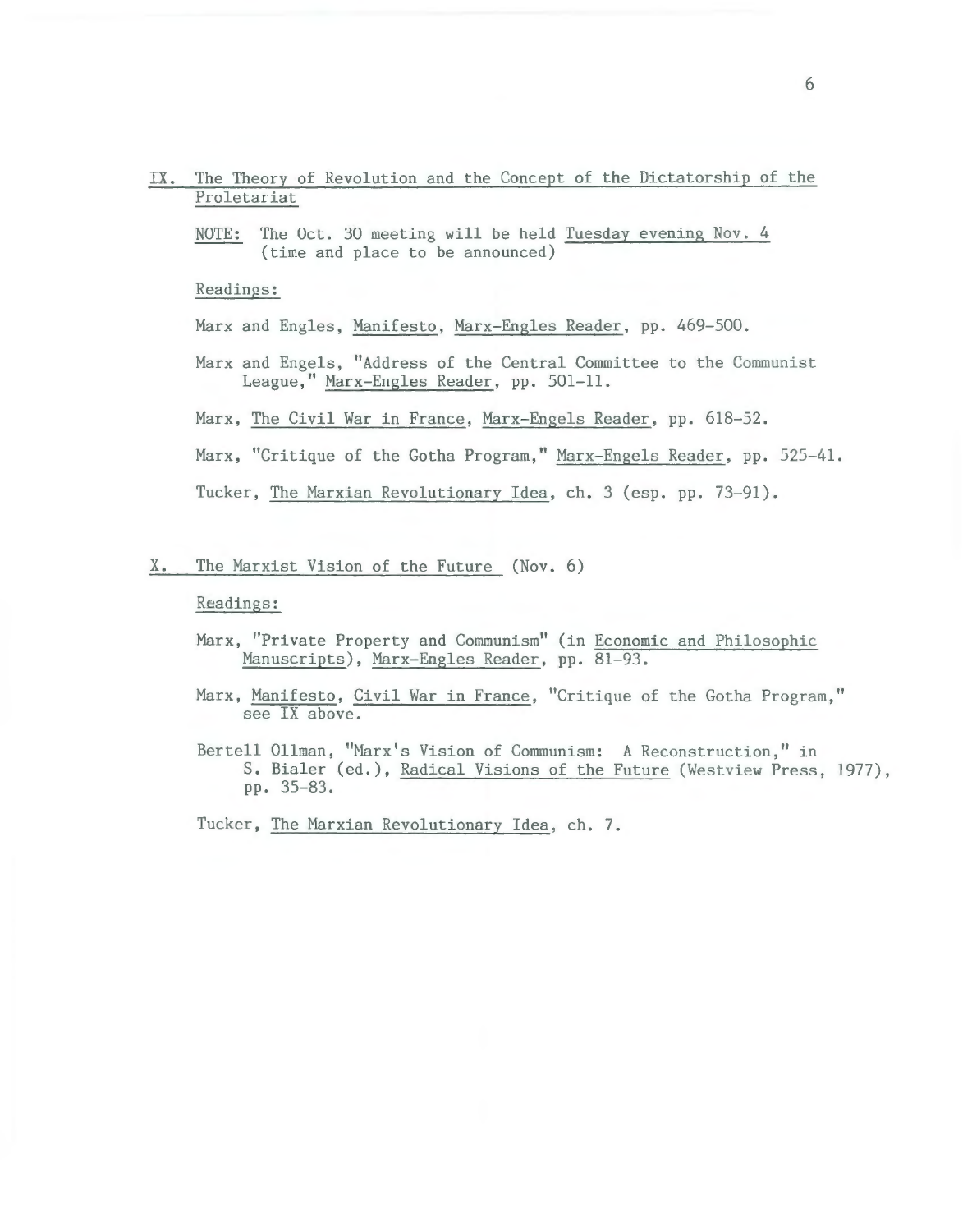# XI. The Theory of the Asiatic Mode of Production (Nov. 13)

#### Readings:

Marx, "The British Rule in India," Marx-Engles Reader, pp. 653-58.

Hal Draper, Karl Marx's Theory of Revolution Vol. I: State and Bureacracy, pp. 515-71, 629-64.

#### Supplementary Readings:

Karl Wittgogel, Oriental Despotism (Yale)

- Perry Anderson, Lineages of the Absolutist State (New Left Books), pp. 462-549.
- George Lichtheim, "Marx and the 'Asiatic Mode of Production,'" in Shlomo Avineri (ed.), Marx's Socialism (NY, 1973).

### XII. The Historical Role of Imperialism

NOTE: The Nov. 20 meeting will be held Tuesday evening Dec. 2 Time and place to be announced).

### Readings:

- Marx, "The British Rule in India," and "The Future Results of British Rule in India," Marx- Engles Reader, pp. 653-64.
- Marx on China: Marx and Engels, On Colonialism (Moscow, 1974), pp. 19-26, 91-96, 101-05, 112-25, 214-26, 232-49.
- Marx and Engels on Ireland: Marx and Engels, On Colonialism, pp. 253-57, 262-65, 273-90, 332-39.

# Supplementary Readings

V.I. Lenin, Imperialism, the Highest Stage of Capitalism Rosa Luxemburg, The Accumulation of Capital Paul Baran, The Political Economy of Growth

Nov. 27 - Thanksgiving Recess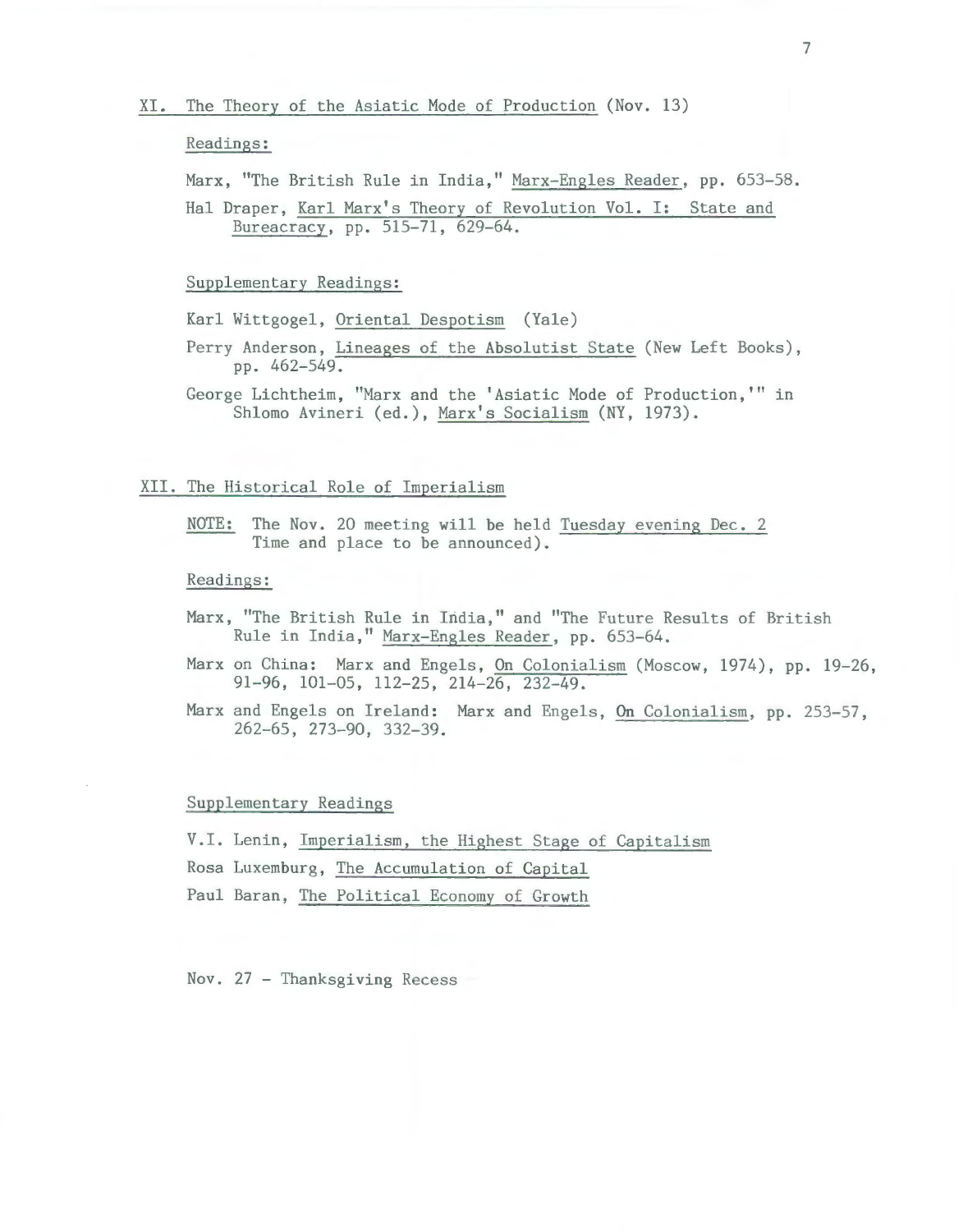# XIII. Socialism and Economic Backwardness (Dec. 4)

1. The Peasantry in Marxist Theory

# Readings:

- Engels, The Peasant War in Germany (excerpts in Marx and Engels, Basic Writings on Politics and Philosophy, ed. by L. Feuer, pp. 413-37).
- Also, review The Eighteenth Brumaire of Louis Bonaparte and the Manifesto in Marx-Engles Reader, op. cit.

# 2. Marx and the Russian Populists

# Readings:

Marx, letter of 1877, in Basic Writings (ed. by Feuer), pp. 438-41. Engels, "On Social Relations in Russia," Marx-Engels Reader, pp. 665-75. Marx, "Reply to Vera Zasulich," Marx-Engles Reader, p. 675. Teodor Shamin, Late Marx and The Russian Road (NY 1983), pp. 3-33.

# Supplementary Readings:

David Mitrany, Marx Against the Peasantry

Alexander Gerschenkron, Economic Backwardness in Historical Perspective Adam Ulam, The Unfinished Revolution

A. Walicki, The Controversy Over Capitalism (Oxford, 1969), pp. 132-94.

Discussion of papers.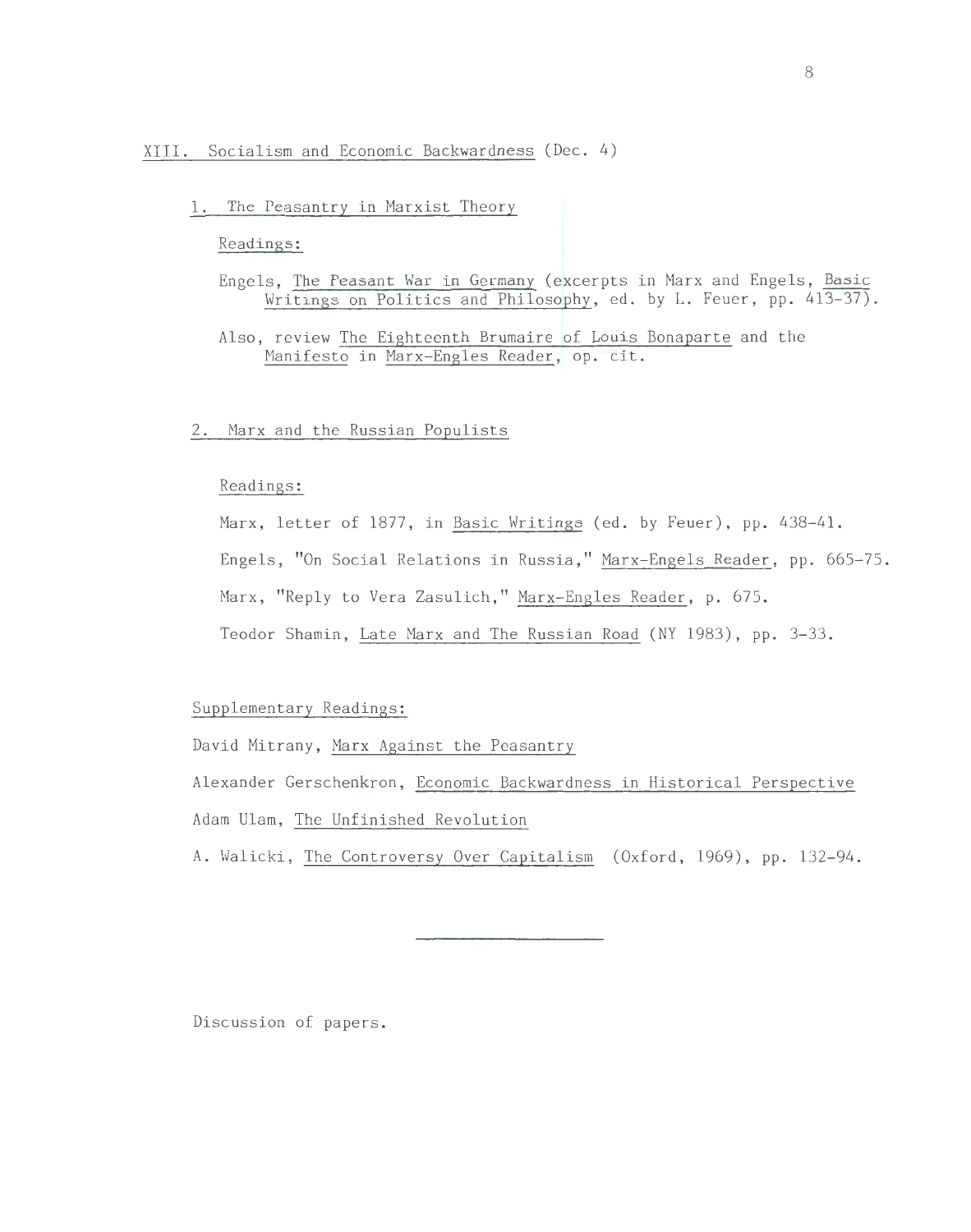XIV. Marxism and Communist Revolutions (Dec. 11)

Readings:

Tucker, The Marxian Revolutionary Idea, chs. 5 & 6.

 $\downarrow$ 

Discussion of papers.

Final copies of papers are due no later than Friday, Dec. 12.